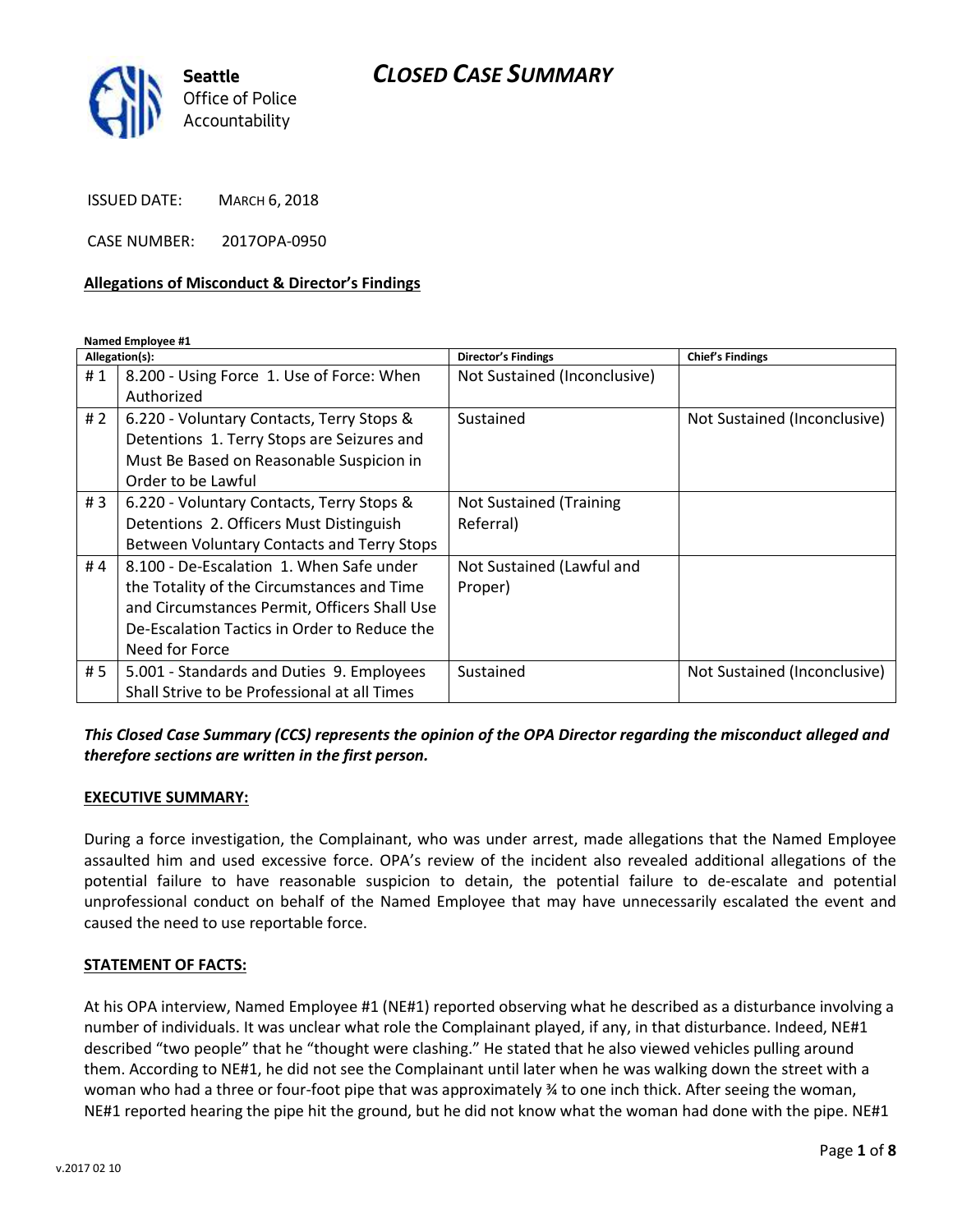

**Seattle** *Office of Police Accountability*

# *CLOSE CASE SUMMARY*

OPA CASE NUMBER: 2017OPA-0950

noted that the pipe had been dropped prior to him seeing the Complainant walking towards his car and before he effectuated the stop. NE#1 stated that he heard yelling and cursing from a group of individuals, but he stated that he did not observe a fight. He also stated that he did not see the woman or the Complainant at that point.

When asked at his OPA interview why he decided to effectuate the stop of the Complainant, NE#1 stated: "He was the first one I came to. He'd been out in the street, and he was naked. And, as far as I knew he was part of whatever disturbance was happening down the street." NE#1 later added that he had reasonable suspicion to stop the Complainant for "crisis intervention, possible involvement in the disturbance involving a metal pipe, [and] making an assault."

The initial stop and detention of the Complainant was captured by NE#1's In-Car Video (ICV); however, the disturbance that NE#1 witnessed observing, the woman carrying the pipe, the cursing and yelling by the group, and the reported obstruction of traffic all were not captured on the ICV.

Prior to the stop occurring, the Complainant was walking in the direction of NE#1's patrol vehicle. There was a group of individuals approximately 50 feet or more behind him. It is unclear what those individuals were doing. NE#1 was wearing a covering over his genital area that appeared to be a loincloth adorned with leaves and branches, as well as red and blue pieces of clothing draped around his neck.

The ICV depicted the Complainant walking around the front left of the patrol vehicle when he was stopped by NE#1. The first thing NE#1 said to the Complainant when he stopped his vehicle was "why don't you have a seat for me." The Complainant began to respond and NE#1 stated: "have a seat and we'll talk about it in a second." At his OPA interview, NE#1 indicated that it was not necessary for the Complainant to take a seat, but that "it typically puts [NE#1] in a position of advantage and gets people to calm down."

The Complainant asked if he was being detained and NE#1 responded: "yes you are." The Complainant then stated "for what reason," to which NE#1 stated "this." The Complainant tried to explain to NE#1 that he had "coverage" over his genital area, but NE#1 interrupted him, telling him to have a seat twice. The Complainant then asked if NE#1 had a camera and when NE#1 said yes, the Complainant walked in front of the car and stated "as you can see, I'm completely covered." Only at that point did NE#1 ask: "why is this lady following you down the street with a pipe." The Complainant stated that the woman was "going to hurt someone else," and appeared to try to further explain himself to NE#1 when NE#1 again cut him off several times, telling him to have a seat.

NE#1 asked the Complainant whether he thought that NE#1 was being unreasonable, to which the Complainant responded that he was. When NE#1 asked how he was being unreasonable, the Complainant explained that he was being told to have a seat without being given the reason for why he was being detained.

The Complainant grew frustrated and lost his temper and became physically animated, yelling that he wanted the reason why he was being detained (and using the word "fuck" at one point). He pulled clothing off of the upper half of his body, including a red piece of clothing that he attempted to tie around his waist. At one point, NE#1 told the Complainant that he was not going to engage with him if the Complainant was yelling and that the Complainant could not control his emotions. The Complainant responded that NE#1 was right and that he would stop yelling at him. After further requests for the reason why he was being detained that were not answered, NE#1 walked away around the right front of the patrol vehicle.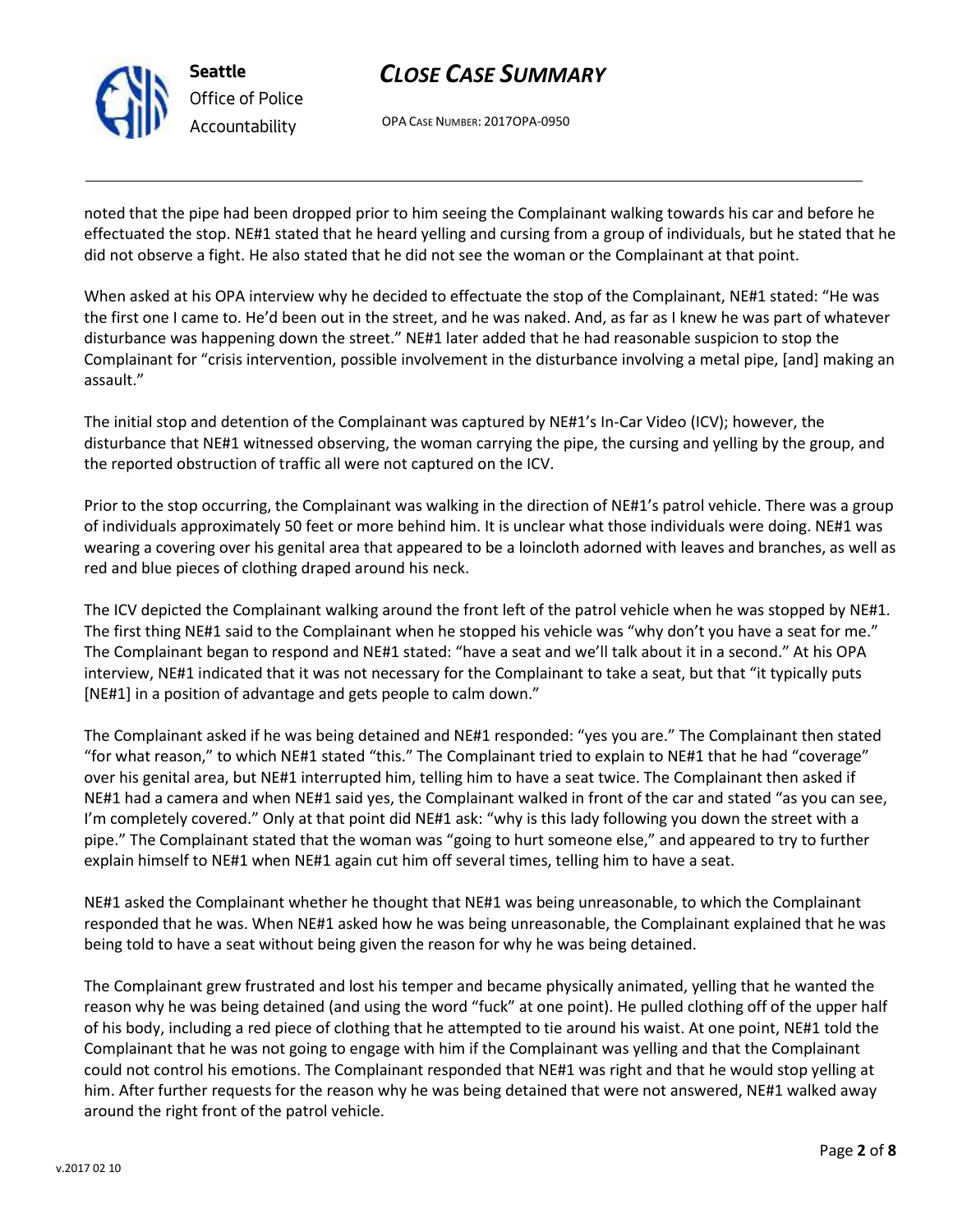

# *Office of Police Accountability*

## *CLOSE CASE SUMMARY*

OPA CASE NUMBER: 2017OPA-0950

The Complainant again asked if he was being detained and NE#1, who was following the Complainant around the vehicle, said yes and raised his voice. NE#1 then used force against the Complainant, including pushing him against the right side of the vehicle. NE#1's left hand appeared to cup the back of the Complainant's neck and his right hand held the Complainant's hands. All throughout this, the Complainant continued to ask why he was being detained. NE#1 told the Complainant to put his head down on the hood of the patrol vehicle twice, and the Complainant stated no. NE#1 switched his grip on the back of the Complainant's neck from his left hand to his right hand and similarly switched his grip on the Complainant's hands from his right hand to his left hand. NE#1 and the Complainant moved around to the front of the vehicle, with the Complainant pulling away from NE#1 and continuing to ask why he was being detained and NE#1 failing to provide an explicit answer. All throughout this interaction, the Complainant continued to grow more and more upset.

The Complainant then offered to take a seat and calm down and NE#1 told him that they were "past that." The Complainant began to struggle to move to turn around from facing the car. NE#1 maintained a strong grip on the back of the Complainant's neck with his right hand. The Complainant, who was seated at that point, stated: "calm down dog, I've already taken a seat." NE#1 responded "no, turn around and face away from me." NE#1 told the Complainant that he needed to relax and then forcibly pushed the side of the Complainant's head and held it to the hood of the patrol vehicle using his right palm. The Complainant grabbed hold of NE#1's hand to push it off his face. NE#1 stated: "don't touch my hand." The Complainant then pulled away from NE#1 and ran. NE#1 gave chase.

While not captured on video, NE#1 and another officer followed the Complainant as he tried to dive into a tent. The officers pulled him out and handcuffed him. Based on the officers' reporting, no further force was used. A Sergeant responded to the scene to screen the force. The Complainant alleged to the Sergeant that he had been assaulted by NE#1 and that he had been falsely arrested. The Sergeant referred the subject's allegation of excessive force to OPA.

Ultimately, NE#1 interviewed the woman with the pipe. She stated that she was going to use it over a dispute with someone concerning her dog. She said that she did not know the Complainant and that he was not involved in the dispute. NE#1 generated a Type I use of force report, a General Offense Report, and a Crisis Template. He did not complete a Terry template. The Complainant was ultimately arrested for and charged with obstruction and ultimately served between 20 to 21 days in jail.

During its investigation, OPA attempted to contact the Complainant by telephone and letter. The Complainant did not respond to OPA and, accordingly, was not interviewed as part of this case. OPA interviewed NE#1.

### **ANALYSIS AND CONCLUSIONS:**

### **Named Employee #1 - Allegation #1** *8.200 - Using Force 1. Use of Force: When Authorized*

SPD Policy 8.200(1) requires that force used by officers be reasonable, necessary and proportional. Whether force is reasonable depends "on the totality of the circumstances" known to the officers at the time of the force and must be balanced against "the rights of the subject, in light of the circumstances surrounding the event." (8.200(1).) The policy lists a number of factors that should be weighed when evaluating reasonableness. (*See id.*) Force is necessary where "no reasonably effective alternative appears to exist, and only then to the degree which is reasonable to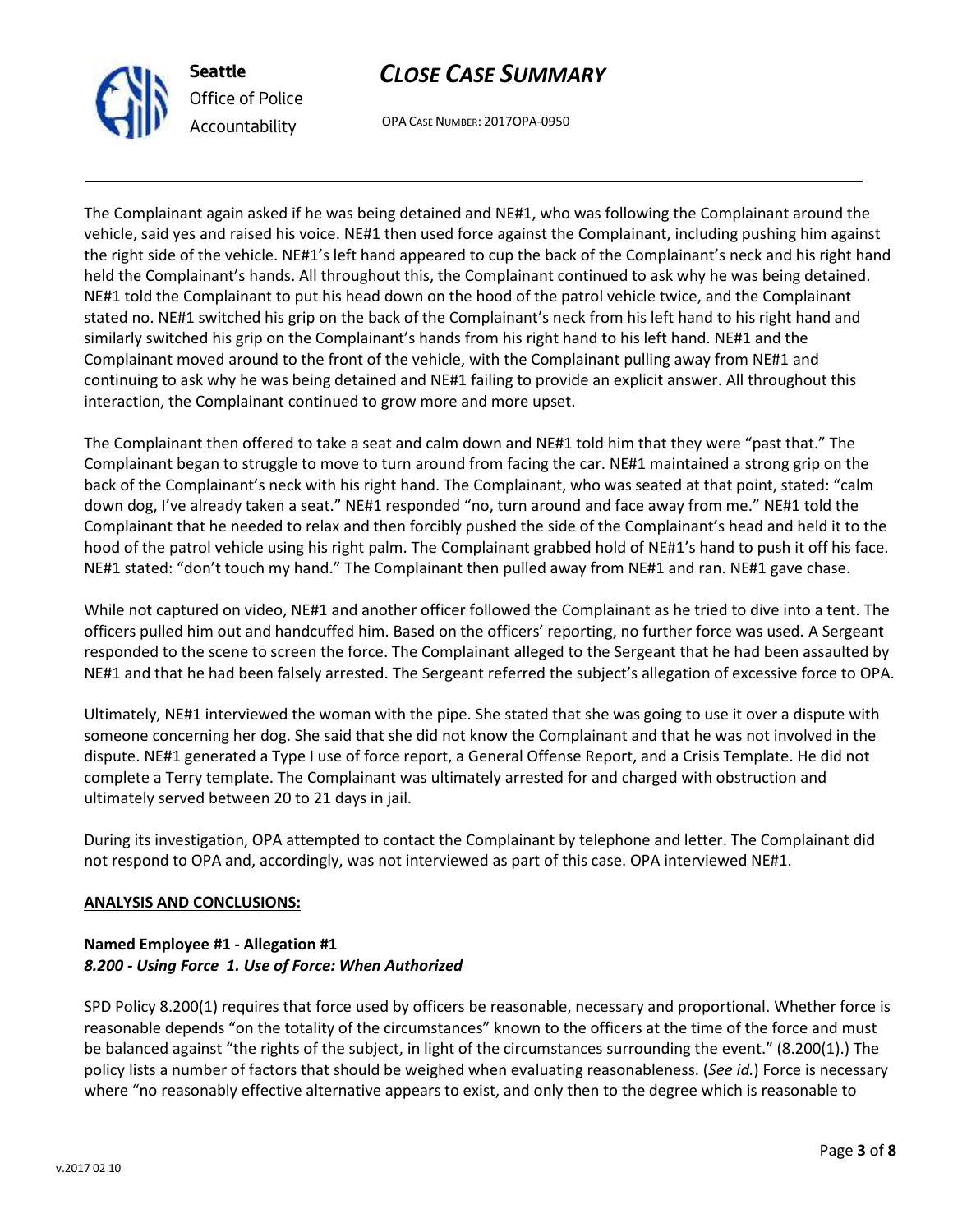

## *CLOSE CASE SUMMARY*

OPA CASE NUMBER: 2017OPA-0950

effect a lawful purpose." (*Id.*) Lastly, the force used must be proportional to the threat posed to the officer. (*Id.*) These three factors and my conclusions as to each are outlined below.

This is a difficult allegation to evaluate. On one hand, as detailed below, I find that there was no legal basis for the Terry stop of the Complainant. Thus, in some respects, any force that flowed from an unlawful stop is arguably *per se* unreasonable and outside of policy. On the other hand, even if I find that the stop was ultimately impermissible, it appears that NE#1 did not believe this to be the case at the time of the stop and the force. In his mind, he had given the subject a lawful order to stop, had informed him that he was being detained, and the Complainant was walking away and not cooperating. As such, and under those circumstances, he would have been permitted to use reasonable, necessary and proportional force to stop the subject from walking away and to prevent any physical harm to his person.

Ultimately, I am split on this issue and cannot come to a conclusive determination as to whether the force was in or out of policy. I note, however, that I had particular concern with NE#1's use of his palm to forcibly push the Complainant's head away from him and down onto the hood of his patrol vehicle. NE#1 asserted that he did so based on his fear that he would be spit on, but I did not see evidence of spitting or even the attempt to spit on the ICV. I thought this force was questionable, but it does not sway my finding from inconclusive.

For the reasons stated above, I recommend that this allegation be Not Sustained – Inconclusive.

Recommended Finding: **Not Sustained (Inconclusive)**

### **Named Employee #1 - Allegation #2**

### *6.220 - Voluntary Contacts, Terry Stops & Detentions 1. Terry Stops are Seizures and Must Be Based on Reasonable Suspicion in Order to be Lawful*

SPD Policy 6.220-POL-1 stands for the proposition that Terry stops are seizures of an individual and, as such, must be based on reasonable suspicion in order to be lawful. SPD Policy defines a Terry stop as: "A brief, minimally invasive seizure of a suspect based upon articulable reasonable suspicion in order to investigate possible criminal activity." (SPD Policy 6.220-POL-2(b).) SPD Policy further defines reasonable suspicion as: "Specific, objective, articulable facts, which, taken together with rational inferences, would create a well-founded suspicion that there is a substantial possibility that a subject has engaged, is engaging or is about to engage in criminal conduct." (*Id*.) Whether a Terry stop is reasonable is determined by looking at "the totality of the circumstances, the officer's training and experience, and what the officer knew before the stop." (*Id*.) While "[i]nformation learned during the stop can lead to additional reasonable suspicion or probable cause that a crime has occurred, it "cannot provide the justification for the original stop." (*Id*.) Lastly, officers are required to inform the detainee of the reason for the detention as early on in the contact as safety permits. (SPD Policy 6.220-POL-5.)

At his OPA interview, NE#1 asserted that he had reasonable suspicion to stop the Complainant for a number of potential crimes. Each purported basis is discussed below.

First and foremost among these was, in NE#1's opinion, that the Complainant was in violation of RCW 9A.88.010, which prohibits indecent exposure. Indecent exposure is established where a person "intentionally makes any open or obscene exposure or his or her person or the person of another knowing that such conduct is likely to cause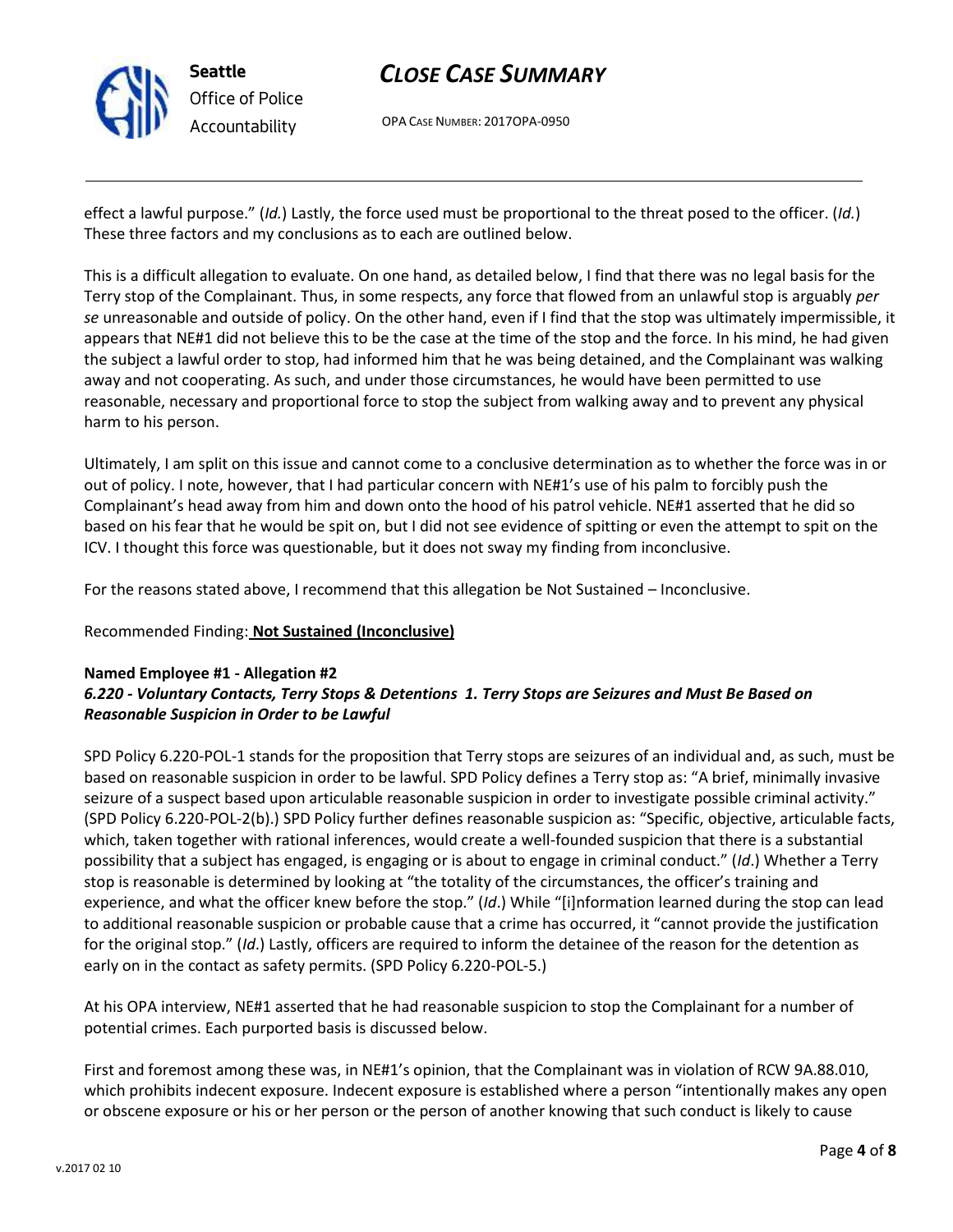



OPA CASE NUMBER: 2017OPA-0950

reasonable affront or alarm." Seattle Municipal Code section 12A.10.130 mirrors the RCW. At his OPA interview, NE#1 repeatedly referred to the Complainant as "naked." However, this is simply not supported by the video. Even if, as NE#1 contends but which I cannot view on the ICV, a portion of the Complainant's genitals could be seen through his covering, that would not standing alone establish this crime. In order to stop the Complainant, NE#1 needed specific, objective, articulable facts that not only was NE#1 exposing himself, but that he had done so intentionally to cause affront or alarm. Notably, there was no victim that reported experiencing alarm or affront. Accordingly, there was simply no reasonable suspicion that the Complainant had been or was committing a crime by wearing a loincloth over his genitals.

NE#1 additionally contended that he had reasonable suspicion to stop the subject concerning his role in a "disturbance." NE#1 had absolutely no evidence to believe that NE#1 was engaged in the disturbance, let alone that he had committed any crime in that regard. Simply yelling and cursing at another person is not a crime and NE#1 did not have any reason to believe that the Complainant had actually engaged in either that conduct or an assault. Again, reasonable suspicion is not what ifs and conjecture, NE#1 needed to have facts that established that NE#1 could have been engaged in a disturbance or an assault. He did not have those facts here.

NE#1 also stated that he had reasonable suspicion to stop the Complainant because he had previously been standing near or walking with a woman who was holding a pipe. First, just because the woman was holding a pipe does not mean that she (let alone the Complainant) was engaged in criminal activity. Second, the woman, not the Complainant, was the individual holding the pipe. Third, at the time NE#1 stopped the Complainant, the woman holding the pipe was nowhere near him and had, in fact, already dropped the pipe. If NE#1 was going to stop anyone, he should have stopped the woman holding the pipe, not the Complainant. When NE#1 asked the Complainant about the woman holding the pipe, the Complainant explained that she wanted to hurt someone else and that he was not involved. Instead of listening to him and realizing that any reasonable suspicion to stop NE#1 on this basis, if it ever existed, had dissipated, NE#1 instead repeatedly interrupted him and apparently failed to listen to the Complainant's explanation.

NE#1 additionally opined that he had reasonable suspicion to stop the Complainant for "being out in the street." At the outset, I am unsure what that even means. NE#1 did contend that the group he viewed before stopping the Complainant was obstructing traffic, but he did not conclusively state that he had any knowledge that the Complainant was part of that group. Moreover, when he approached the Complainant to stop him, the Complainant was not obstructing traffic as is conclusively established by the ICV.

NE#1 lastly argued that he had reasonable suspicion to detain NE#1 for "crisis intervention." Notably, "crisis intervention" is not a crime. Moreover, aside from NE#1's concern about the clothes the Complainant was wearing, there is no evidence in any of NE#1's statements or from the ICV that NE#1 had any evidence that the Complainant was experiencing crisis *before* he detained him. Simply effectuating a stop to determine an individual's mental status based on the clothing that the individual is wearing is inconsistent with Department policy and the United States and Washington Constitutions.

In summary, any argument by NE#1 that the stop was effectuated for any reason other than his mistaken belief that the Complainant was naked and engaging in indecent exposure is contradicted by the video evidence. Indeed, it is clear from the ICV, which documents the inception of the contact, that the stop was based solely on the fact that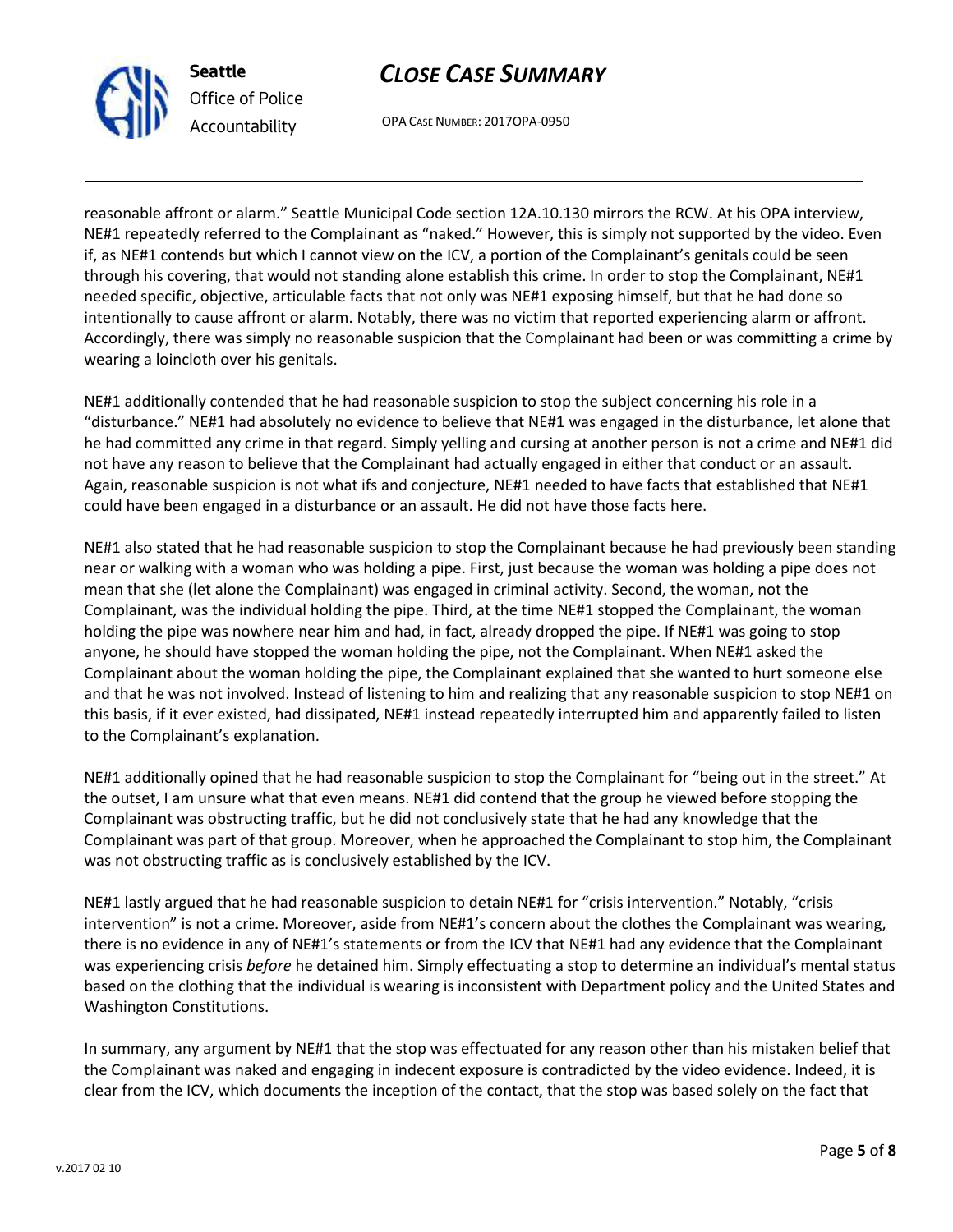

### *CLOSE CASE SUMMARY*

OPA CASE NUMBER: 2017OPA-0950

NE#1 believed that the Complainant's clothing, or lack thereof, was in violation of law. As discussed above, this belief was misguided and there was no reasonable suspicion supporting the stop of the Complainant.

For these reasons, I recommend that this allegation be Sustained.

Recommended Finding: **Sustained**

#### **Named Employee #1 - Allegation #3** *6.220 - Voluntary Contacts, Terry Stops & Detentions 2. Officers Must Distinguish Between Voluntary Contacts and Terry Stops*

SPD Policy 6.220-POL-2 directs officers that they must distinguish between voluntary contacts and Terry stops, and sets forth the definition and scope of each.

As I recommend that Allegation #2 be sustained and as I evaluate elements of this policy in that section, I deem it unnecessary to also sustain this allegation. As such, I recommend that this allegation be Not Sustained – Training Referral.

• **Training Referral**: NE#1 should receive re-training from his chain of command or another appropriate entity concerning the elements of SPD Policy 6.220, generally, and, specifically, when he has reasonable suspicion to perform a Terry stop. NE#1 should be reminded that a Terry stop must be based on specific, objective, and articulable facts, not just, as it appeared here, conjecture. NE#1 should also be counseled concerning his obligation to inform a detainee of the reason for a stop – using an actual explanation comprised of words, not just pointing at the individual and saying "this." Lastly, NE#1 should be reminded of the elements of the crime of indecent exposure and specifically that the individual engaging in the conduct must know that it is likely to cause "reasonable affront or alarm." This re-training and associated counseling should be memorialized in a PAS entry.

Recommended Finding: **Not Sustained (Training Referral)**

### **Named Employee #1 - Allegation #4**

### *8.100 - De-Escalation 1. When Safe under the Totality of the Circumstances and Time and Circumstances Permit, Officers Shall Use De-Escalation Tactics in Order to Reduce the Need for Force*

"De-escalation tactics and techniques are actions used by officers, when safe and without compromising law enforcement priorities, that seek to minimize the likelihood of the need to use force during an incident and increase the likelihood of voluntary compliance." (SPD Policy 8.100-POL-1.)

The policy further instructs that: "When safe and feasible under the totality of circumstances, officers shall attempt to slow down or stabilize the situation so that more time, options and resources are available for incident resolution." (*Id*.) Officers are also required, "when time and circumstances permit," to "consider whether a subject's lack of compliance is a deliberate attempt to resist or an inability to comply based on factors" such as "mental impairment…drug interaction…[and/or] behavioral crisis." (*Id*.)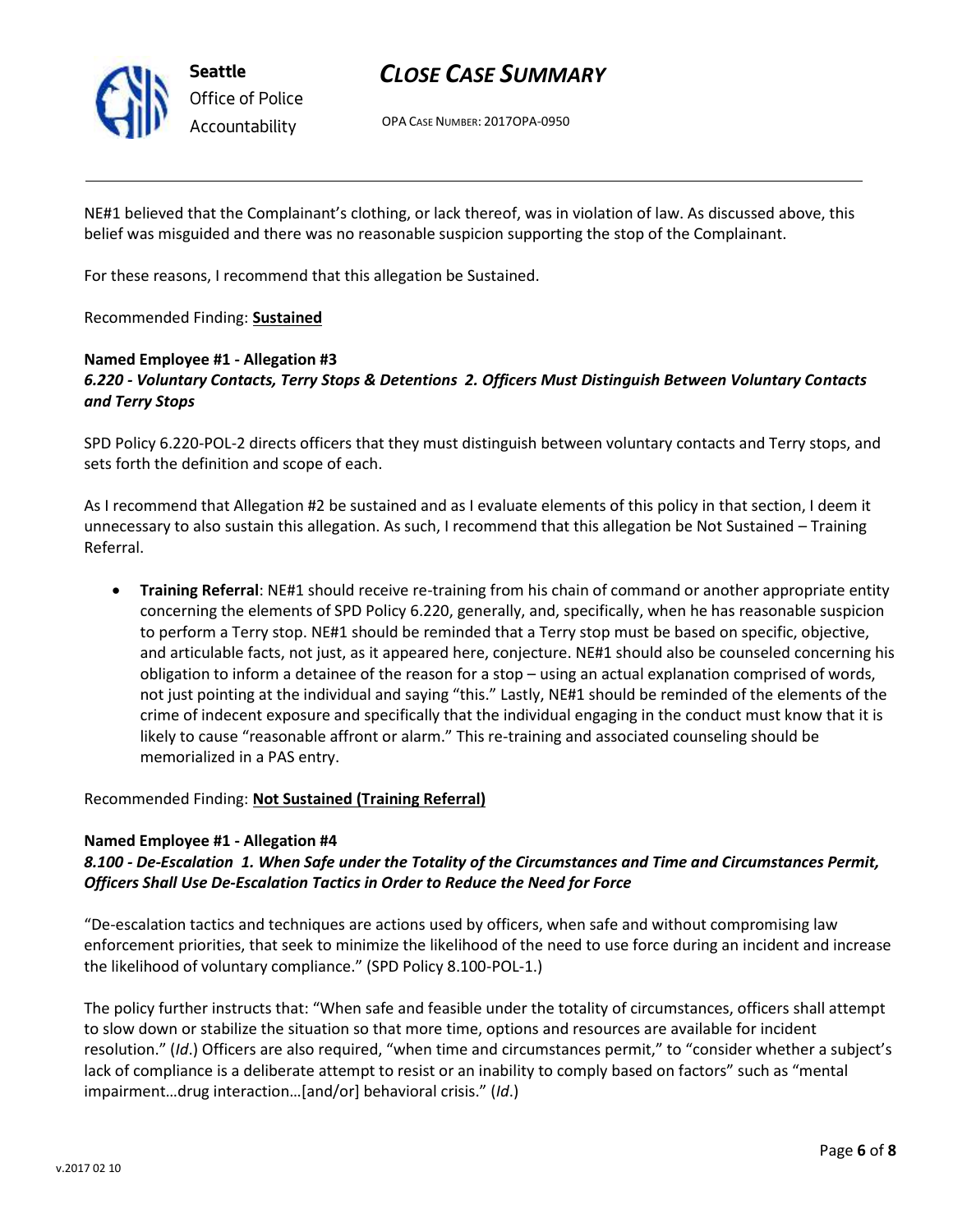



OPA CASE NUMBER: 2017OPA-0950

As detailed more fully below, I find that NE#1's conduct and demeanor towards the Complainant at the inception of the stop unnecessarily escalated this incident resulting in force ultimately being used. This misconduct, however, is discussed in the context of the professionalism allegation against NE#1. (*See* Allegation #5.) With regard to this allegation, I construe it as evaluating whether it was feasible for NE#1 to de-escalate at the moment before NE#1 gave chase to the Complainant and used force to remove him from a tent and handcuff him. As such, I separate this allegation from the misgivings I have concerning the propriety of NE#1's initial actions that are discussed in Allegation #5, below.

At the time the Complainant ran from NE#1 and NE#1 gave chase, there was no further opportunity to de-escalate. Moreover, during the foot pursuit, NE#1 claimed that the Complainant threw a table in NE#1's direction, apparently in an attempt to slow him down. While NE#1 could have certainly not pursued the Complainant, the decision to do so was not outside of policy. Moreover, at the time he made the decision to do so, de-escalation was not feasible.

As such, I recommend that this allegation be Not Sustained – Lawful and Proper.

#### Recommended Finding: **Not Sustained (Lawful and Proper)**

#### **Named Employee #1 - Allegation #5** *5.001 - Standards and Duties 9. Employees Shall Strive to be Professional at all Times*

SPD Policy 5.001-POL-9 instructs that SPD employees shall strive to be professional at all times. It further states the following: "Regardless of duty status, employees may not engage in behavior that undermines public trust in the Department, the officer, or other officers." Officers "will avoid unnecessary escalation of events even if those events do not end in reportable uses of force."

Immediately upon detaining the Complainant, the Complainant asked NE#1 why he was being detained. NE#1 responded "this." NE#1 recounted that when he said this, he was pointing at the Complainant's attire with his hand. NE#1 explained that by "this" he meant the Complainant's physical appearance and clothing. Based on a review of the ICV, NE#1 then asked the Complainant, "why is this lady following you down the street with a pipe." While the Complainant was in the process of answering NE#1's question (he stated: "she was going to go hurt someone else"), NE#1 interjected and asked him to "have a seat." NE#1 again told the Complainant to have a seat and did not ask any additional follow up questions concerning the Complainant's response to his question.

Based on OPA's review of the ICV, during the 2 % minute initial interaction between the Complainant and NE#1, NE#1 told the Complainant to have a seat 9 times and the Complainant asked why he was being detained 15 times. In response to the Complainant's repeated inquiries, NE#1 stated: "I already answered it," "I think it should be obvious what the reason is," and "I told you." Notably, NE#1 never told the Complainant that he was being stopped based suspected indecent exposure or for any other valid investigatory reason. Indeed, NE#1 provided absolutely no verbal explanation or reasoning whatsoever to the Complainant.

During the beginning of their interaction, NE#1's tone of voice remained calm and measured. However, his failure to respond to the Complainant's repeated requests for a reason as to why he was being detained and, instead, his continuous direction to the Complainant to sit down, clearly agitated the Complainant and escalated this situation. NE#1 stated that he believed that the Complainant knew why he had been detained, as the Complainant was ripping